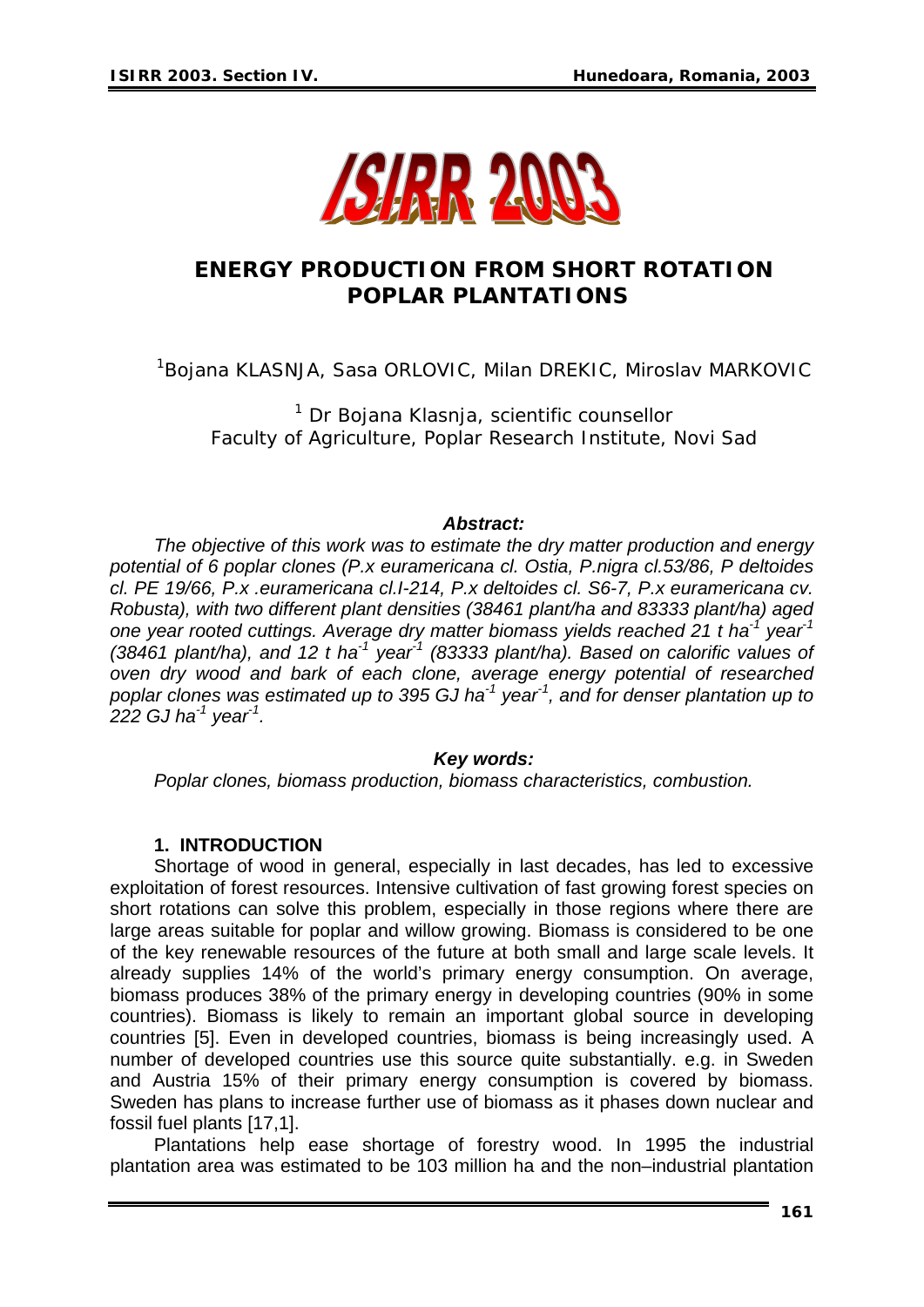area to be 20 million ha [14]. Over 50% of the plantations are assessed to be less than 15 years and 25% are less than five years [2,18]. The establishment of new plantations is assumed to increase between 160 and 235 million ha in year 2050 [18]. Thus, the above-indentified regional and global shortages of wood supply would be much worse without the establishment of plantations.

Short rotation intensive culture or tree biomass cropping refers to woody biomass production in carefully tended plantations using fast growing hardwoods of good coppicing abilty, for rotations of less than 15 years [6]. Management objectives centre on maximising annual woody biomass yield per unit area. The success of the biomass production concept depends, in part, on the efficient production systems. Agricultural management practices (plant spacing, high density, use of herbicides, short rotation and regular harvests) are applied to fast growing tree species (such as hybrid poplar, willow or eucalyptus). Poplar appears to be a model species and prototype for such tree biomass plantations. The idea of producing large amounts of wooden biomass by cultivation of fast growing tree species with different rotation periods is a well known approach [12,13,3,14,15].

 The objective of this work was to estimate the dry matter production and energy potential of six poplar clones with two different plant density (38461 and 83333 plant/ha) aged one year rooted cuttings. Interclonal differences of the poplar clone potential for biomass yield were determined based on the study of plantations with a high number of seedlings per unit area.

# **2. MATERIAL AND METHOD**

An experimental field plantations were established in experiment estate "Kacka suma". In the field trial 6 poplar clones (*P.x euramericana* cl. Ostia, *P.nigra* cl.53/86, *P deltoides* cl. PE 19/66, *P.x .euramericana* cl.I-214, *P.x euramericana* cl. S6-7, *P.x euramericana* cv. Robusta), with two different plant densities (38461 plant/ha and 83333 plant/ha) are being tested. Trees were planted using 25cm long hardwood cuttings obtained from the Poplar Research Institute Novi Sad. The cuttings were stored at  $4^0$  and than soaked in water for 24 hours prior to planting. Cuttings were planted to a depth of 22-23cm. Above ground biomass was harvested at the and of the first growing season. Measurement trees were weighted fresh separately for wood and bark in the field and a random sub sample of trees was taken from each plot to estimate moisture content. Samples were dried to a constant weight at  $60^{\circ}$ C and at 105 $\mathrm{^{0}C}$  in a forced air drying oven. Biomass production was calculated on an oven dry weight per ha basis.

After natural seasoning of samples for one month at room temperature, wood was ground into wood flour suitable for pellet pressing. Pellets were made in a special device, and pellets weight ranged between 0.35 and 0.64g. The pellets were combusted in the adiabatic calorimetric bomb (DIN 51 708). The changes in calorimetric bomb were measured in three repetitions for each sample. Correction factors for the formation of acids were not included in the gross heat of combustion (higher heating value) calculations.

# **3. RESULTS AND DISCUSSION**

Diameter at breast height and seedling height was measured on the selected samples in field tests. Immediately after felling, the mass of freshly cut trees was measured and the bark was measured after barking in the green state. The specimens were taken for moisture content measurement. After the biomass drying in the laboratory, it was kiln dried and its oven-dry weight was measured (Table 1)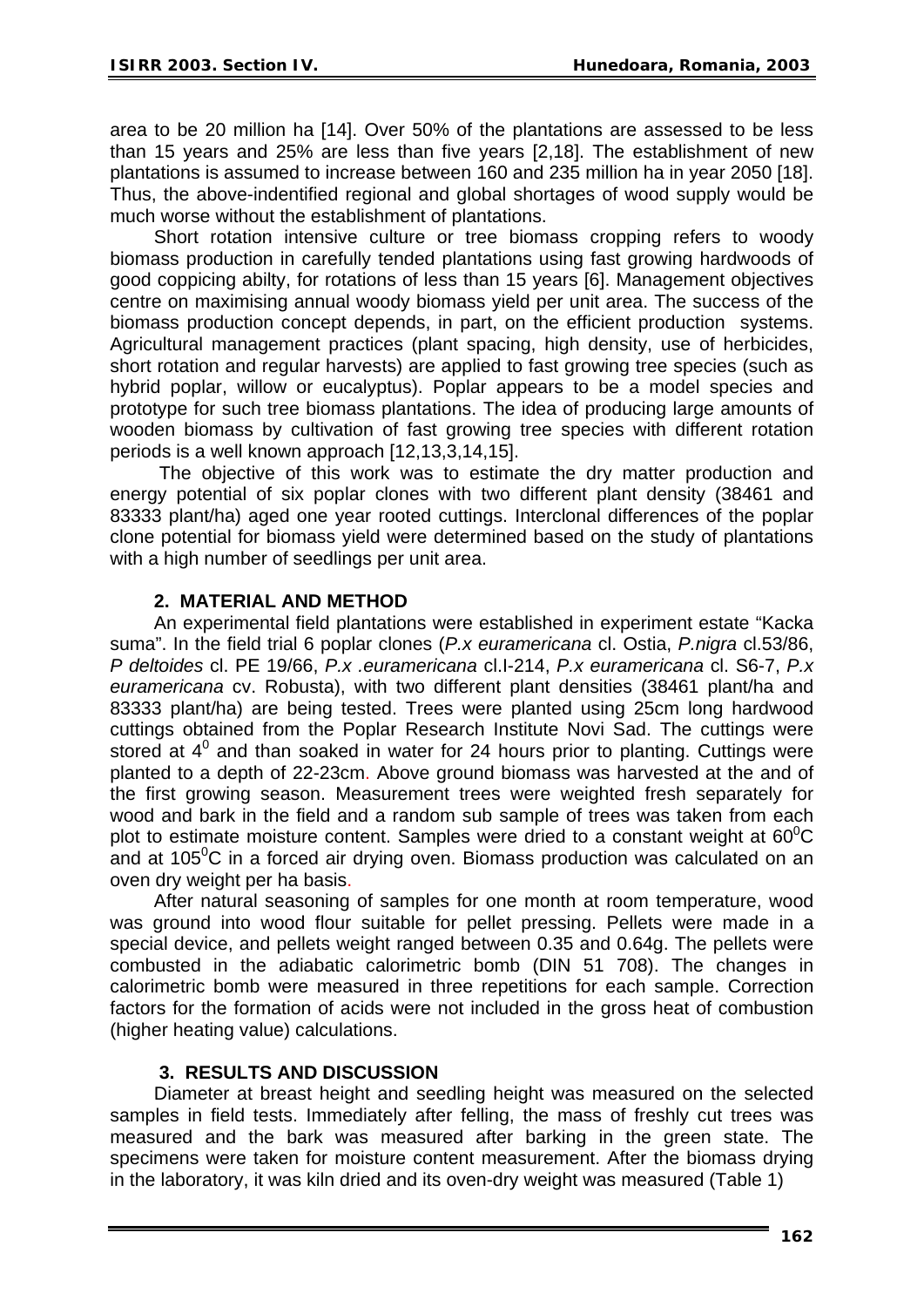|                              | Stem dimensions |         |           | Average weight, DM kg |       |  |  |
|------------------------------|-----------------|---------|-----------|-----------------------|-------|--|--|
| Clone                        | Diameter,       | Height, | Stem with | <b>Bark</b>           | Wood  |  |  |
|                              | <sub>cm</sub>   | m       | bark      |                       |       |  |  |
| Plant density 38461 trees/ha |                 |         |           |                       |       |  |  |
| Ostia                        | 2.8             | 2.95    | 0.590     | 0.049                 | 0.541 |  |  |
| 53/86                        | 1.9             | 3.30    | 0.433     | 0.097                 | 0.336 |  |  |
| 19/66                        | 2.5             | 3.30    | 0.620     | 0.120                 | 0.500 |  |  |
| $1 - 214$                    | 1.9             | 2.60    | 0.310     | 0.054                 | 0.256 |  |  |
| S6-7                         | 2.5             | 3.65    | 0.748     | 0.129                 | 0.619 |  |  |
| Robusta                      | 2.1             | 3.50    | 0.625     | 0.088                 | 0.537 |  |  |
| Plant density 83333 trees/ha |                 |         |           |                       |       |  |  |
| Ostia                        | 1.0             | 2.40    | 0.083     | 0.028                 | 0.055 |  |  |
| 53/86                        | 1.2             | 2.90    | 0.105     | 0.031                 | 0.074 |  |  |
| 19/66                        | 1.8             | 3.27    | 0.260     | 0.068                 | 0.192 |  |  |
| $1-214$                      | 1.6             | 2.70    | 0.156     | 0.048                 | 0.108 |  |  |
| S6-7                         | 1.6             | 2.50    | 0.157     | 0.043                 | 0.114 |  |  |
| Robusta                      | 1.1             | 2.30    | 0.113     | 0.036                 | 0.077 |  |  |

*Table 1: Average tree parameters and oven dry weights of stem and bark* 

 The results in Table 1 show significant differences in tree diameters and heights, depending on planting density. The consequences of denser plantings are significantly lower diameters, especially cl. Ostia (drop for about 64%) and Robusta (for about 48%). Other clones range in the interval between 16% for the cl. I-214 (min) and 37% (cl. 53/86 and S6-7). The changes of seedling height are not so prominent, and the maximal values are attained by cl. S6-7 and Robusta. The changed tree sizes, which are the consequence of significantly greater planting density, result also in a significantly lower biomass yield. Based on the weights of measured plants, biomass ranges up to 85% (cl. Ostia and Robusta), i.e. more than 70% for cl. 53/86 and S6-7. The minimal value (cl. I-214) amounts to only a half of the biomass weight reached in the lower-density plantation.

 Biomass yield per unit area depending on the plantation density was calculated based on the weight of test trees and the number of plants. The quantity of bark per hectare of plantation was calculated based on the bark percentage. Due to the fact that this study deals with the biomass of very young trees, practically oneyear-old seedlings in which bark percentage is very high, and because of great differences in diameters of the study mean trees, bark weight per unit area is presented separately, disregarding the fact that the bark is not removed from so young plants, i.e. the trees are not barked before chipping. However, as the bark has a relatively high upper calorific value, it is significant to present the percentage of bark in the total energy released by biomass combustion

The study results of biomass yield after the first year show (Fig.1.) that the increase of planting density has not the same effect on all the study clones. Namely, cl. I-214 shows the rise of biomass yield for about 8%, i.e. if only the bark yield is taken into account, it is the increase of more than 90%. Biomass yield of the clone PE 19/66 has a downward tendency for about 9% (higher yield of bark for about 23%). The clones Ostia and Robusta are significantly behind, because their yield is lower for 60%. Maximal values of biomass yield in the plantations with 38,461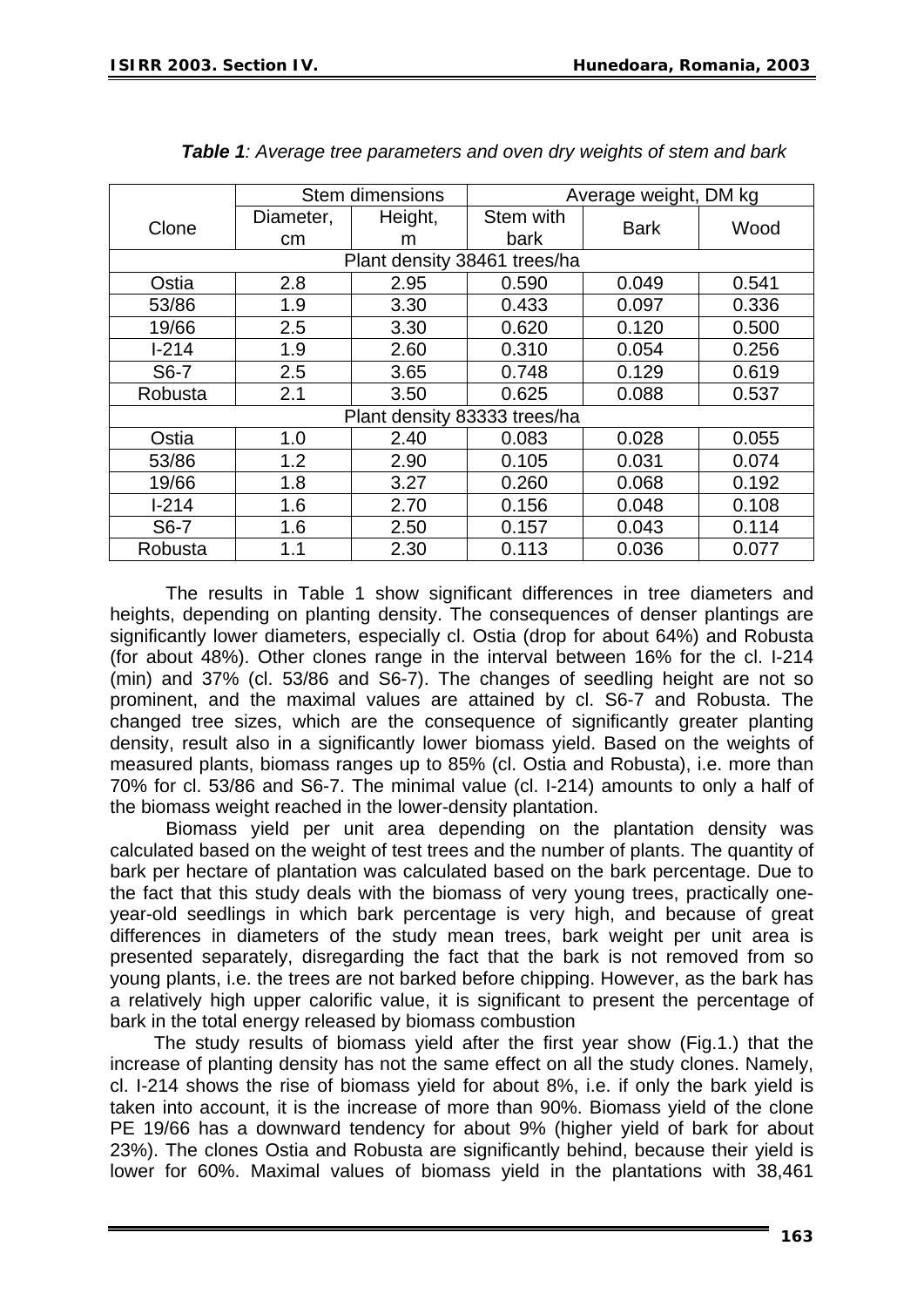plants/ha were attained by the clones S6-7 (28,769 t/ha year) and PE 19/66 (23,846 t/ha year). It should be noted that PE 19/66 had the maximal yield also in a denser plantation (21,667 t/ha year). Clone S6-7, with 13,083 t/ha year, is the second by the yield in a denser plantation, although this is only cca 55% of its yield attained in the thinner plantation.



*Fig.1. Biomass production after first growing season* 

In spite of the higher plant density the biomass production figure is generally in accordance with other studies, reporting biomass production of 10 to 12t dry wood/ha year [15]; the one-year-old shoots of willow clones (52500 plants/ha) also produced about 12t dry wood/ha [14]. Jiranek and Weger [7] referred that natural clones grow slower than the hybrids, and in good natural conditions annual yield of best poplar clones is expected to be over 15 t/ha of dry biomass. The yield after first year (18000 cutting/ha) ranges from 2.2 to 3.6t DM/ha for poplar clones and 2 to 2.5 t DM for willow clones [8]. After the first of four years rotation cycle in medium density poplar plantations (10000 stems/ha) mean annual increment was 10 to 12 t DM/ha [11]. Riddel-Black et al. [16] reported that yield of six poplar clones (16500 stools/ha) after first growing season was 4.88 to 9.54 t DM/ha. The greatest production of 11.25 t/ha annually can achieved in experimental plantations with one-year rotations in the production process of 9 years with 40000 trees/ha [9], as well as the fact that plantation establishment and tending, felling, manipulation and preparation for combustion is far simpler and economical than biomass resulting from other forms of production.

To be able to assess the amount of energy obtained from the unit area in two study planting densities, by plantation clear cutting after one-year rotation, the calorific values – higher heating values, were determined for wood and bark specimens of the study clones [9,10].

The analysis of the calorific value of the study poplar wood and bark shows that the calorific value ranges within the interval from 15.68 MJ/kg (min) for the clone I-214, to 21.145 MJ/kg (max) for the clone S6-7. The bark calorific values have a narrower range, between 15,539 MJ/kg and 19,808 MJ/kg and they also have both positive and negative deviations from the respective wood calorific values. The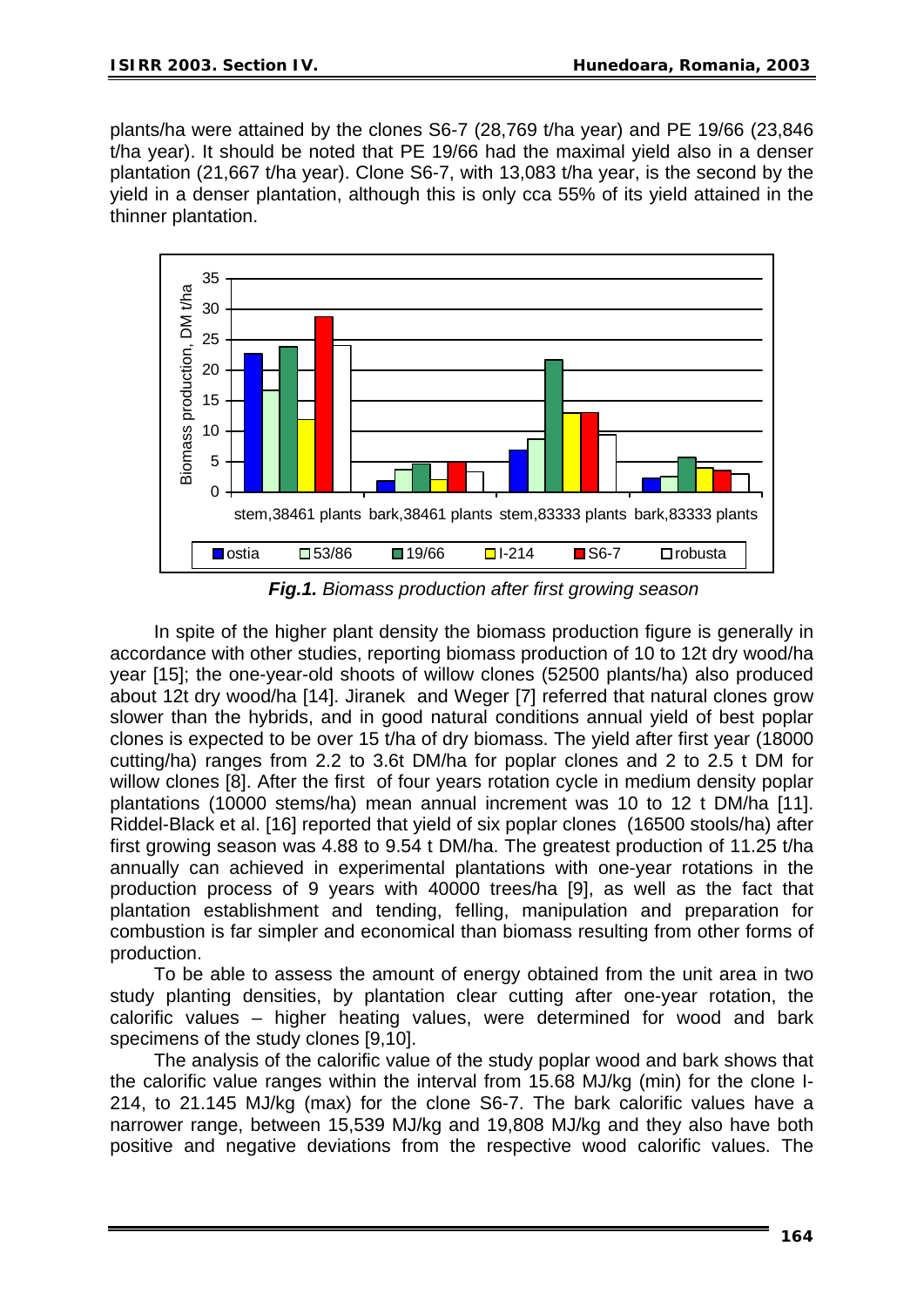values calculated for unbarked wood show that cl. I-214 (15,787 MJ/kg) has the min value and that the max value was recorded for clone S6-7 - 20,505 MJ/kg.

The amount of energy that could be produced by the combustion of wood of the study clones was assessed based on the number of trees per unit area and the mass of mean trees of each individual clone, separately for wood and bark, and for the whole tree (based on bark percentage). It is presented in Table 2.

|                              | Energy, GJ/ha |             |                |  |  |  |
|------------------------------|---------------|-------------|----------------|--|--|--|
| Clone                        | Wood          | <b>Bark</b> | Stem with bark |  |  |  |
| Plant density 38461 trees/ha |               |             |                |  |  |  |
| Ostia                        | 360.169       | 37.338      | 398.993        |  |  |  |
| 53/86                        | 242.267       | 62.520      | 315.144        |  |  |  |
| 19/66                        | 335.004       | 71.712      | 407.051        |  |  |  |
| $1 - 214$                    | 154.385       | 33.741      | 188.728        |  |  |  |
| S6-7                         | 503.420       | 87.735      | 589.908        |  |  |  |
| Robusta                      | 406.823       | 64.599      | 470.159        |  |  |  |
| Plant density 83333 trees/ha |               |             |                |  |  |  |
| Ostia                        | 78.511        | 46.212      | 121.622        |  |  |  |
| 53/86                        | 115.613       | 43.283      | 160.064        |  |  |  |
| 19/66                        | 278.703       | 94.962      | 396.354        |  |  |  |
| $1 - 214$                    | 141.104       | 64.964      | 205.215        |  |  |  |
| S <sub>6</sub> -7            | 199.820       | 63.365      | 268.267        |  |  |  |
| Robusta                      | 126.402       | 57.233      | 184.187        |  |  |  |

*Table 2: Calculated amounts of energy per unit area of plantation*

The calculated amounts of energy show that there is a similar tendency as in the calculation of biomass yield. Max value is recorded for the clone S6-7 (589,908 GJ/ha) in the plantation with 38,641 trees per hectare. The minimal amount of energy is produced by cl. I-214 (188,728 GJ/ha). Robusta and PE19/66 have the advantage over the other study clones in the plantations with a lower number of trees. It is interesting that the heating value liberated by the combustion of PE19/66 trees is similar also in a denser plantation (396,354 GJ/kg) and that the drop is only 3%, which is minor compared to the drop of almost 70% for Ostia or 61% for Robusta. Clone I-214 showed a slight increase (cca 8%) in the denser planting, which is explained by insignificant changes of biomass yield.

### **4. CONCLUSIONS**

The analysis of results obtained by measuring and computing the yield of biomass (and energy) in two field tests with different planting densities, i.e. in the tests with a great number of plants per unit area, shows that in such studies it is necessary to know the characteristics of individual clones. The reaction of the clones to increased planting density is very different. Evidently, the clones I-214 and PE 19/66 are the least susceptible to higher planting density. Of course, due to its significantly higher basic density, clone PE 19/66 is much more interesting, because its biomass yield is in both cases significantly higher.

# **5. REFERENCES**

1. Asplund, D.: The European Bioenergy policy in forestry. Biomass for energy and the environment, Proc.9<sup>th</sup> European Bioenergy Conf.vol.1:79-83,1996.